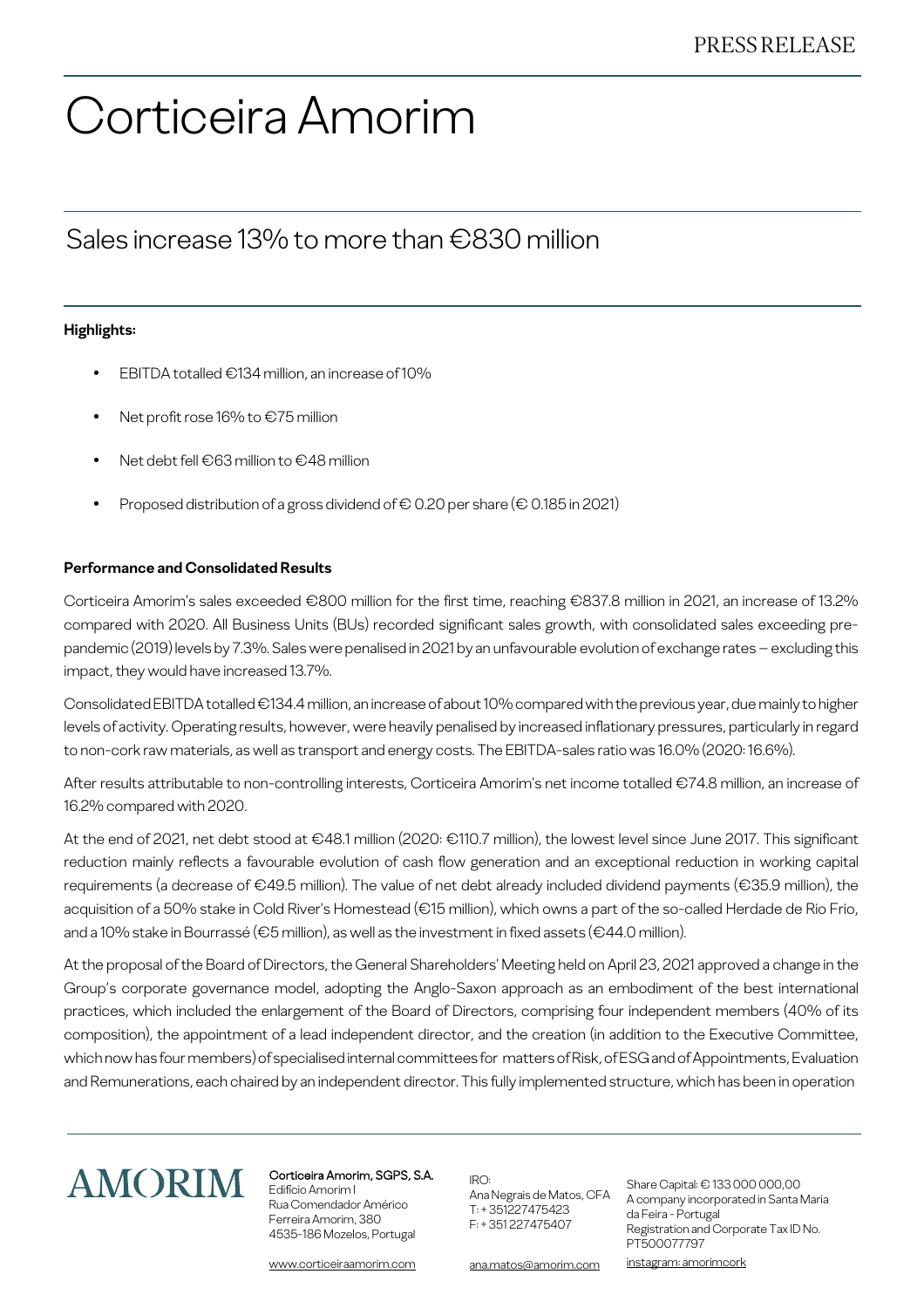since the beginning of the second half of 2021, promotes agility, diversity and independence, both within the Board of Directors and in its interaction with other corporate bodies and committees.

Another noteworthy development was the consolidation of Corticeira Amorim's ESG strategy, including the definition of quantitative objectives for 2030, the strengthening of sustainable financing, which totalled €65 million at the end of 2021 (a Sustainability Linked Commercial Paper Programme in August and a Green Commercial Paper Programme in December), as well as the extension of product life-cycle assessments that already represented more than 60% of the Group's consolidated sales.

Corticeira Amorim also publicly reaffirmed its commitment to the application of ESG principles and best practices as well as the UN's Sustainable Development Goals by becoming a participant in the UN Global Compact, a voluntary UN initiative that brings together organisations whose strategies, activities and operations are aligned with universal principles of human rights, labour practices, environmental protection and anti-corruption.

#### **Performance by Business Unit**

Sales by the Cork Stoppers BU totalled €593.3 million (+12.5% compared with 2020), accounting for 70% of Corticeira Amorim's consolidated sales in 2021. Despite the unfavourable impact of US dollar depreciation, the BU benefited from strong growth in activity levels and an improvement in its product mix. The year was marked by sales growth in all cork stopper segments and in most wine markets. EBITDA totalled €101.2 million, an increase of 4.1% over the previous year. The sales and EBITDA of the Raw Materials and Cork Stoppers BU combined totalled €603.8 million (+12.1%) and €120.8 million (+6.0%) respectively. Their combined EBITDA-sales ratio was 20.0% (2020: 21.2%).

The Floor and Wall Coverings BU recorded sales growth of about 10% to €123.2 million, driven by increased sales of trading products, the Amorim WISE product range and recently launched products. In geographic terms, sales increased notably in Scandinavian and the US, while lockdowns at the beginning of the year penalised performance in Germany and Russia. The BU's EBITDA increased to €2.8 million.

Sales by the Composite Cork BU rose strongly in 2021, totalling €116.7 million (+22.6% y-o-y), benefiting from higher activity levels and modest price increases. The highest growth segments were those most penalised in 2020 by the temporary closure of some customers, especially Footwear, Flooring Distributors & Cork Specialists and Multi-purposes Seals & Gaskets. The BU's newly created joint ventures (Amorim Sports, Corkeen and Korko) as well as new products and applications continued to increase their contribution, with total sales of €6.4 million (2020: €2.5 million). EBITDA rose to €10.0 million, with an EBITDA-sales ratio of 8.6%. The depreciation of the US dollar, particularly in the first half of 2021, had a negative impact on performance - excluding this effect, sales would have increased 24.0% and the EBITDA-sales ratio to 9.4%.

The Insulation BU also performed strongly in 2021, with sales increasing 17.9% to €14.5 million (2020: €12.3 million) and a significant increase in EBITDA. This strong recovery in sales was driven by higher levels of activity and an improvement in the product mix, with the BU performing positively in most of its markets, particularly Portugal, France and Italy.

#### **Dividend proposal**

The Board of Directors will propose to the General Shareholders' Meeting to be held on April 28, the distribution of a dividend of € 0.20 per share (€ 0.185 in 2021).

## **AMORIM**